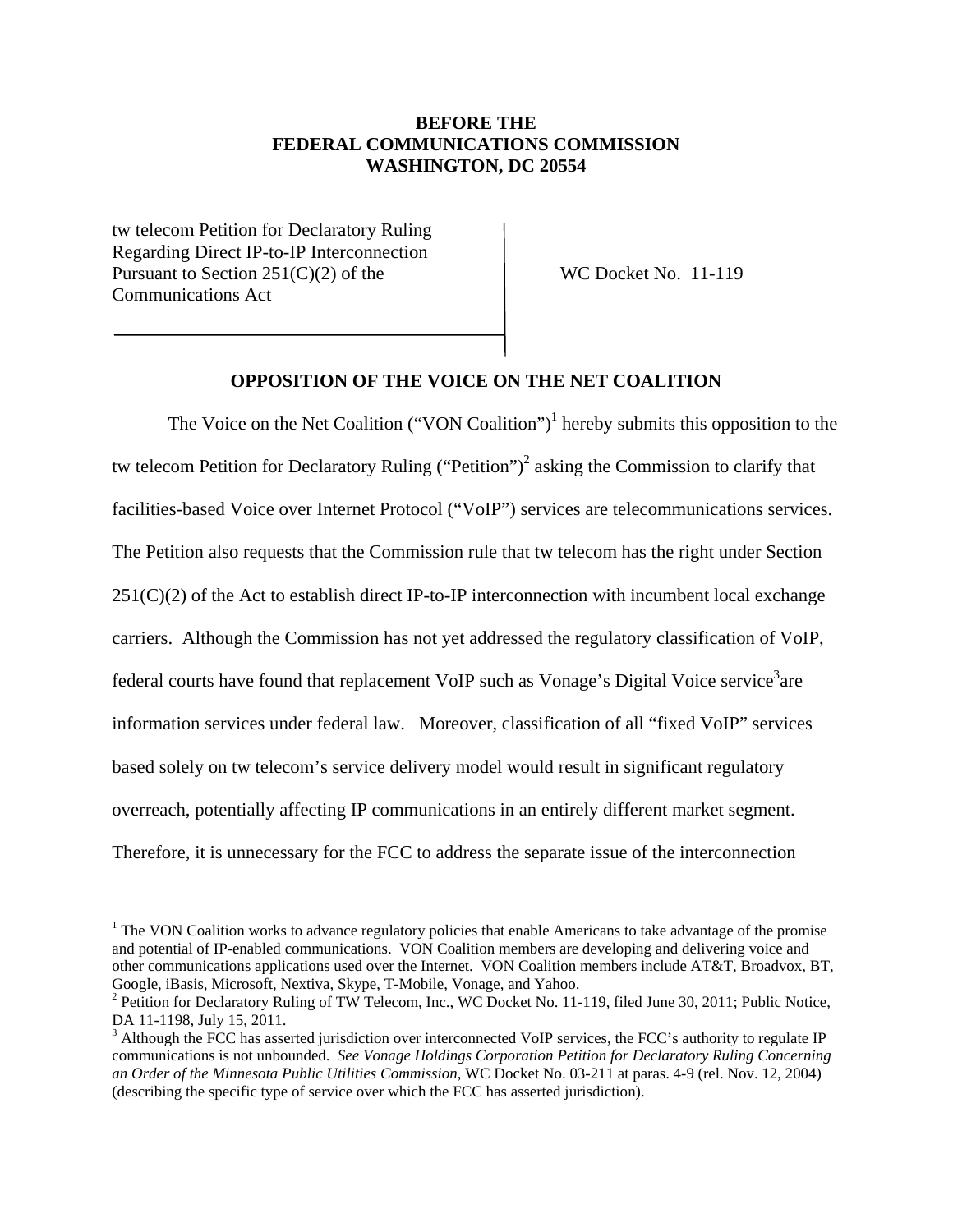rights tw telecom seeks. Finally, many of the issues related to refusals to interconnect have more to do with a broken intercarrier compensation system that rewards terminating carriers with above cost access charges when the transport provider converts the traffic from IP to TDM for traffic exchange. Economically rational carrier compensation reforms should reduce incentives for terminating carriers to refuse IP to IP interconnection. Thus, it is premature for the Commission to act on this particular set of issues at this time.

#### **BACKGROUND**

 The Petition asks that the FCC clarify the regulatory status of tw telecom's facilitiesbased VoIP services, which, according to tw telecom, consist of its Direct Session Internet Protocol ("SIP") Trunk Service and Converged Voice Services – and are packetized transmission of voice messages using Internet Protocol via a broadband connection that the customer purchases from tw telecom.<sup>4</sup> The Petition states that these services closely resemble traditional, TDM-based services, except that the VoIP services are "more efficient and flexible than TDMbased telephone services."<sup>5</sup> The Petition further states that tw telecom does not transmit its facilities-based VoIP traffic via the public Internet but instead typically utilizes managed IP networks.<sup>6</sup> The Petition argues that these VoIP services meet the definition of a telecommunications service<sup>7</sup> because they consist of transmissions between or among points specified by the subscriber without change in the form or content of the voice signals. $8$ 

 $\overline{\phantom{a}}$ 

<sup>4</sup> Id. at 3.

 $<sup>5</sup>$  Id.</sup>

<sup>6</sup> Id. at 8.

 $<sup>7</sup>$  The term "telecommunications" means the transmission, between or among points specified by the user, of</sup> information of the user's choosing, without change in the form or content of the information as sent and received. 47. U.S.C. § 153(43). The term "telecommunications service" means the offering of telecommunications for a fee directly to the public, or to such classes of users as to be effectively available directly to the public, regardless of the facilities used. 47. U.S.C. § 153 (46).

<sup>8</sup> Petition at 10.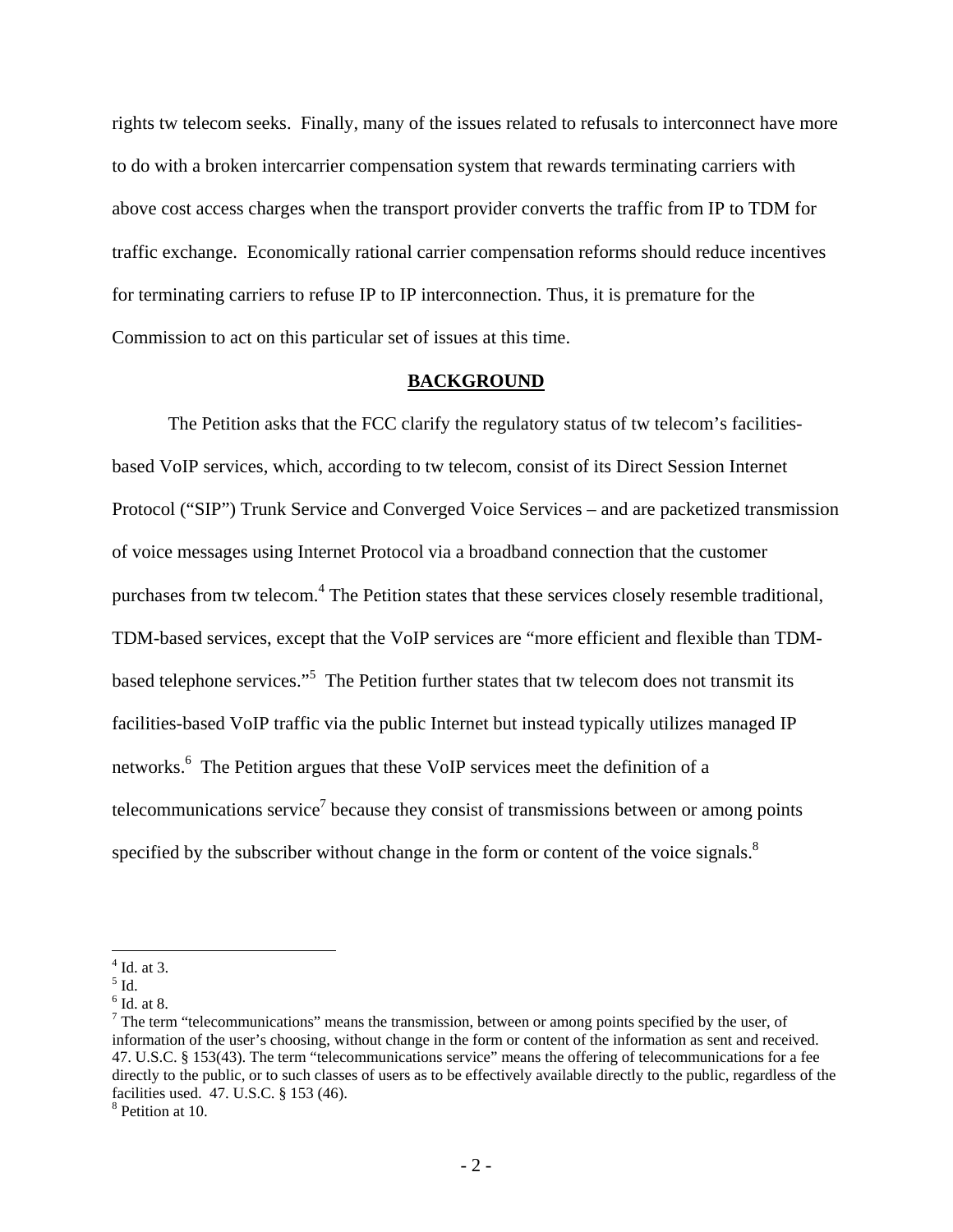Further, though tw telecom recognizes that VoIP services are "more efficient, scalable, and flexible" than TDM services, it argues that the core functionality – the ability to make and receive telephone calls  $-$  is the same.<sup>9</sup> tw telecom concedes that these VoIP calls undergo a net protocol conversion during transmission. The Commission has found that these types of offerings which include a net protocol conversion are information services.<sup>10</sup> The Petition claims, however, that net protocol conversions that are part of a network transition are not information services. $11$ 

 In addition to seeking classification of facilities-based VoIP as a telecommunications service, the Petition also asks for a declaration that tw telecom has the right to direct IP-to-IP interconnection under Section  $251(C)(2)$  of the Act for the purpose of transmitting and routing VoIP traffic. tw telecom argues that this traffic is telephone exchange services or exchange access, as those terms are defined in the Act, thus conferring upon it an interconnection right under  $251(c)$ .<sup>12</sup> The Petition suggests that IP-to-IP interconnection should be deemed technically feasible and that such interconnection is necessary to high quality end-to-end VoIP service.<sup>13</sup> This would include the duty to preserve, transmit, and accept SIP signaling and other necessary information, which larger ILECs now do for themselves.<sup>14</sup>

#### **DISCUSSION**

### **I. VoIP IS AN INFORMATION SERVICE**

The underlying premise of the tw telecom Petition is simply wrong. VoIP is an information service, whether it is facilities-based or an over-the-top service that relies on the

 $\frac{9}{9}$ Id. at 11.

<sup>&</sup>lt;sup>10</sup> Id. at 12.

 $11$  Id. at 13.

 $12$  Id. at 15.

<sup>13</sup> Id. at 20.

<sup>&</sup>lt;sup>14</sup> Id. at 21-23.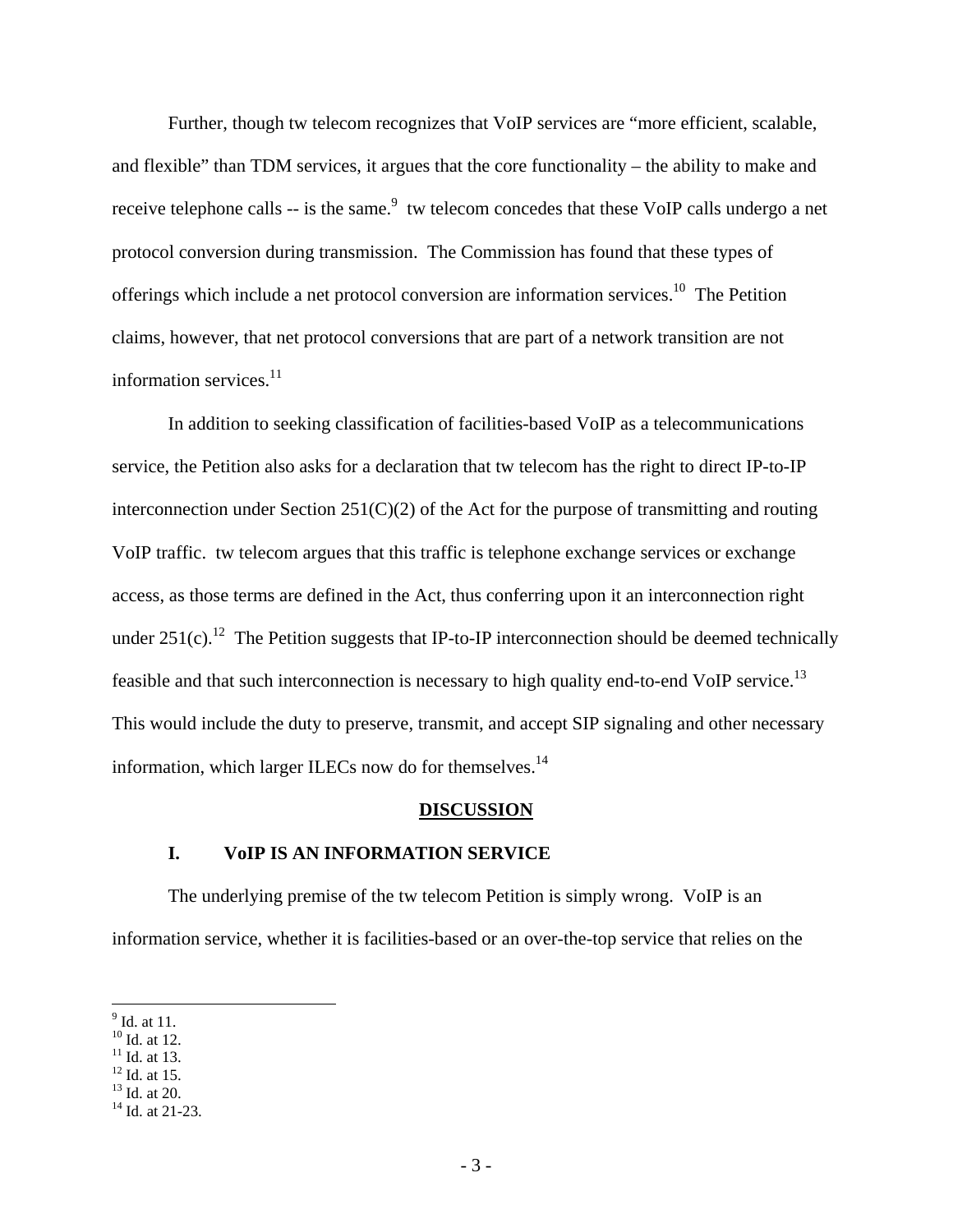public Internet. The Telecommunications Act of 1996 ("1996 Act") creates a distinction between "telecommunications services" and "information services." The first consists of pure transmission services offered to end users without change in form or content, and subject to common-carrier regulations.<sup>15</sup> The second, in contrast, offers the ability, for example, to store, retrieve, utilize, and/or manipulate "information."<sup>16</sup> VoIP takes full advantage of the flexibility and efficiency of IP-based transmission by enabling the user to manipulate, generate, store, transform, and make information services available to others. $17$ 

 The FCC has further explained that the statutory definitions of telecommunications service and information service do not "rest[] on the particular types of facilities used."<sup>18</sup> Each rests instead "on the function that is made available."<sup>19</sup> To the extent they do not fall outside of the FCC's jurisdiction, IP-enabled services that originate or terminate in IP are intrinsically information services when traffic is exchanged between an IP network and the PSTN because the traffic must, of necessity, undergo a net protocol conversion from circuit-switched format to IP (or vice versa). The FCC has held that "both protocol conversion and protocol processing services are information services under the 1996 Act."<sup>20</sup> tw telecom's petition essentially asks the Commission to repudiate its long-standing net protocol conversion standard. There simply is no compelling basis to do so. $^{21}$ 

 $\overline{a}$ 

 $^{15}$  47 U.S.C. § 153(43) (2006).<br> $^{16}$  *Id.* § 153(20).

<sup>&</sup>lt;sup>17</sup> The 1996 Act defines an "information service" as "the offering of a capability for generating, acquiring, storing, transforming, processing, retrieving, utilizing, or making available information via telecommunicatio <sup>18</sup> In re Inquiry Concerning High-Speed Access to the Internet over Cable and Other Facilities; Internet over Cable *Declaratory Ruling; Appropriate Regulatory Treatment for Broadband Access to the Internet over Cable Facilities*, GN Docket No. 00-185; CS Docket No. 02-52, Declaratory Ruling and Notice of Proposed Rulemaking, 17 FCC Rcd 4798, ¶ 35 (2002).<br><sup>19</sup> *Id.* 

<sup>&</sup>lt;sup>20</sup> In re *Implementation of the Non-Accounting Safeguards of Sections 271 and 272 of the Communications Act of 1934, as amended*, CC Docket No. 96-149, First Report and Order and Further Notice of Proposed Rulemaking, 11 FCC Rcd 21905, ¶ 104 (1996).

 $21$  tw telecom's argument that VoIP falls outside the scope of the Commission's net protocol conversion test because VoIP is merely the introduction of a "new basic network technology (Petition at 13) also is unavailing. VoIP is not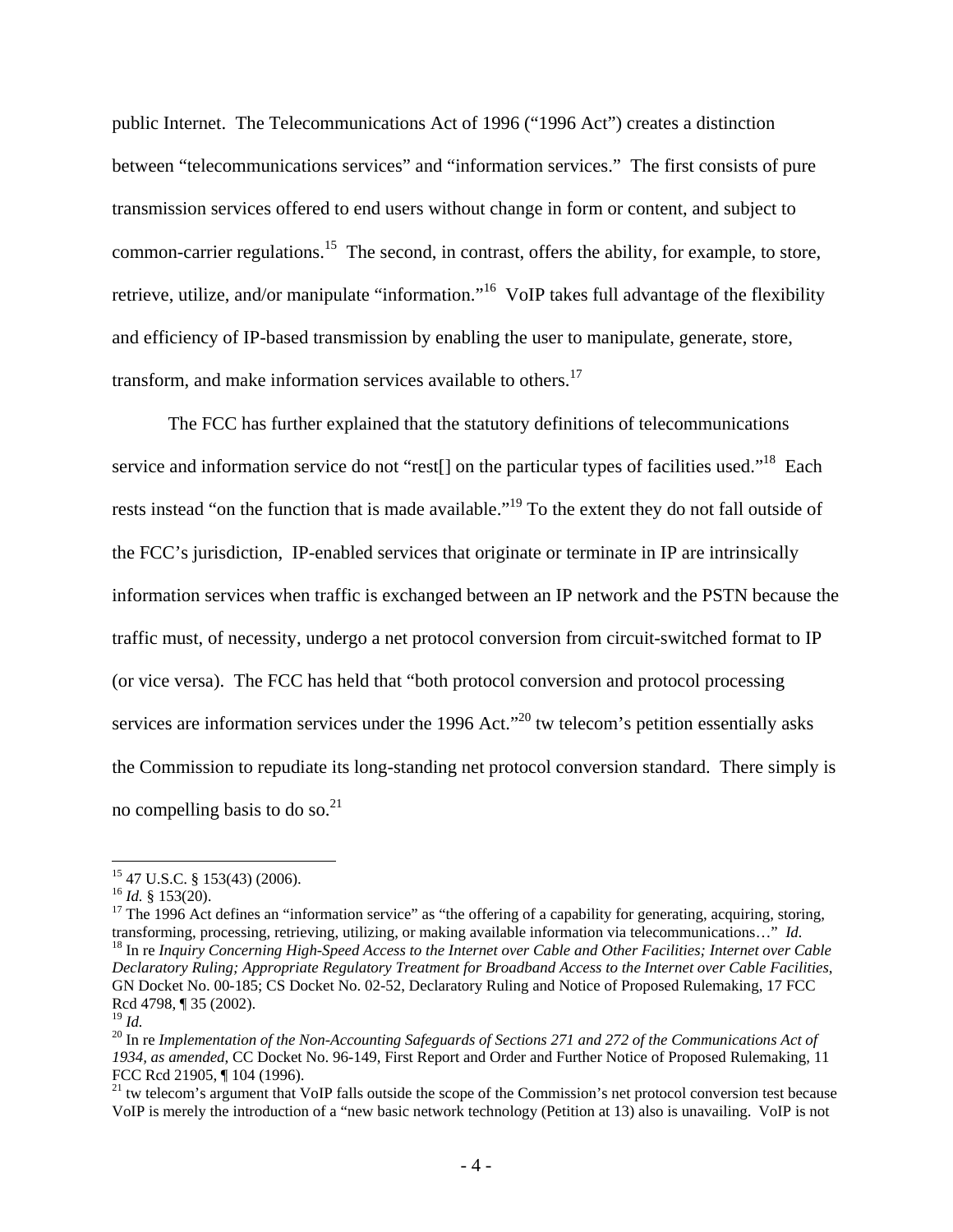In addition, the FCC has held that a service will be treated as a single, integrated information service, rather than as an information service with a separate telecommunications service component, when the telecommunications features are not "separated from the dataprocessing capabilities of the service" but are instead "part and parcel of the [the overall information] service and… integral to its other capabilities."<sup>22</sup> VoIP services are integrated, IPenabled services, providing multiple capabilities that combine information provision and processing, and computer interactivity along with voice-calling capabilities, which renders such services as single "integrated offerings." VoIP users can "utilize multiple service features that access different websites or IP addresses during the same communication session and perform different types of communications simultaneously."<sup>23</sup> These features and functions are inseparable from the voice application that may appear to be most similar to a telephone service. The fact that VoIP allows voice communications, and that telecommunications services also allow voice communications, does not ispso facto, render VoIP a telecommunications service. 24 tw telecom's VoIP users control their information, setting up the features and functionalities of

 $\overline{\phantom{a}}$ 

simply the piecemeal upgrading of the PSTN with new technology or standards, such as the evolution of analog to digital switching. VoIP is based on a fundamentally different means of transmission, and thus allows for capabilities and features well beyond those afforded by traditional circuit-switched services.  $^{22}$  *Id.*  $\P$  36, 38.

<sup>&</sup>lt;sup>23</sup> Vonage Preemption Order, 19 FCC Rcd 22404, 22420 at ¶25 (2004). VoIP provides customers with integrated calling and messaging features and capabilities that allow them to manage their communications preferences and functions using their phone, computer, or television, thereby capitalizing upon the information service capabilities. In addition, VoIP makes extensive use of information stored in various electronic databases – such as the databases that associate IP addresses with 10-digit telephone numbers, permitting the "translation" of telephone numbers into IP addresses in order to route calls and the off-network SS7 databases that house the Caller ID information used to show customers who is calling them. Such ability to access, retrieve, and use the information housed in such databases constitutes the "capability for generating, acquiring, storing, transforming, processing, retrieving, utilizing, or making available information via telecommunications" that defines an information service under federal law. Indeed, in *National Cable & Telecomms. Ass'n v. Brand X Internet Servs.*, 545 U.S. 967 (2005), the United States Supreme Court upheld the FCC's conclusion that the similar use of the Domain Name System ("DNS") database – which "matches the Web page addresses that end users type into their browsers (or 'click' on) with the Internet Protocol addresses of the servers containing the Web page the users wish to access" – renders the broadband Internet service that Comcast and other cable companies provide an information service. *Id.* at 987, 990-91, 998- 1000 (footnote omitted).

<sup>24</sup> *Vonage Holdings Corp. v. Minn. Pub. Utils. Comm'n,* 290 F. Supp. 2d 993, 1002 (D. Minn. 2003).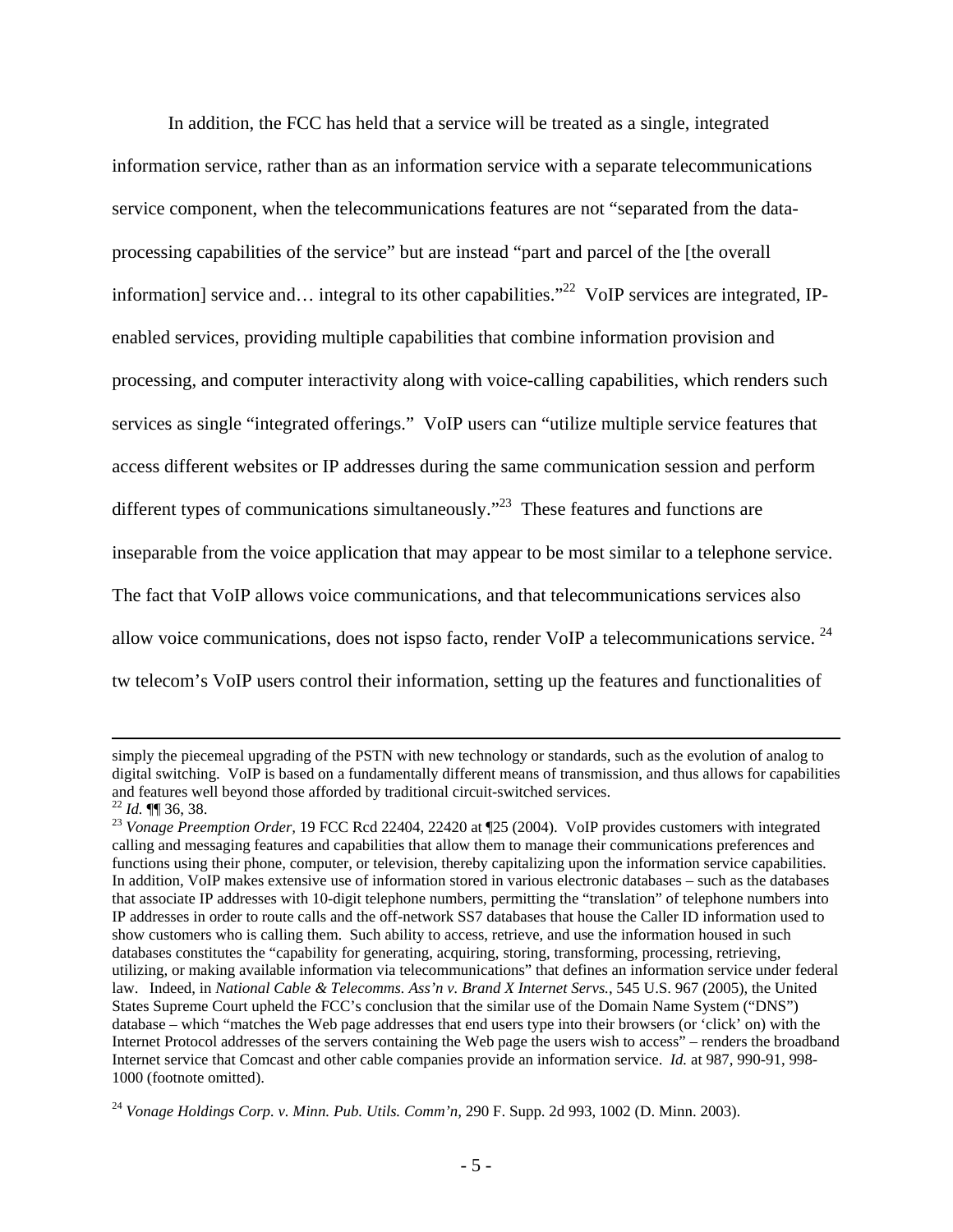the service, including call forwarding, call screening, incoming or outgoing call logs, and voice mail. These features go well beyond those available with a traditional, circuit-switched telephone service. Thus, tw telecom's VoIP offering falls squarely within the definition of an information service.

 Further, multiple federal courts have found that VoIP offerings such as tw telecom's products are information services.25 A federal district court in Missouri held that existing laws mandate that states must classify VoIP services similar to tw telecom's offering that perform IP to TDM conversions as information services. The Missouri District Court recognized that IP-PSTN traffic is an information service because it offers the "capability for generating, acquiring, storing, transforming, processing, retrieving, utilizing, or making available information via telecommunications."26 The court further noted that IP-PSTN traffic "alters the form and content of the information sent and received because it involves a net protocol conversion from the digitized packets of the IP-protocol to the TDM technology used on the PSTN."<sup>27</sup>

#### **II. IP-to-IP INTERCONNECTION**

The Commission at this time need not address the question of whether tw telecom has the right under Section  $251(C)(2)$  to establish direct IP-to-IP interconnection. The regulatory classification of the "payload" application or service offering (in this case, VoIP) does not and should not affect the legal classification of the underlying IP-based networks. In our view, tw telecom is mixing up two important but separate questions.

 $\overline{\phantom{a}}$ 

<sup>&</sup>lt;sup>25</sup> See e.g., Vonage Holdings Corp. Southwestern Bell Telephone L.P. v. Missouri Public Service Board, 461 F. Supp. 2d 1055, 1082-1083 (E.D. Mo. 2006) (classifying services as information services when it transforms or processes "information," even if the content is the same); *PAETEC Communications, Inc. v. CommPartners, LLC*, Civ. A. No. 08-0397(JR), 2010 WL 1767193, \*2 (D.D.C. Feb. 18, 2010).

<sup>&</sup>lt;sup>26</sup> See Southwestern Bell Telephone L.P. v. Missouri Public Service Board, 461 F. Supp. 2d 1055, 1082-83 (E.D. Mo. 2006) (citing § 153(20)). 27 *Id.*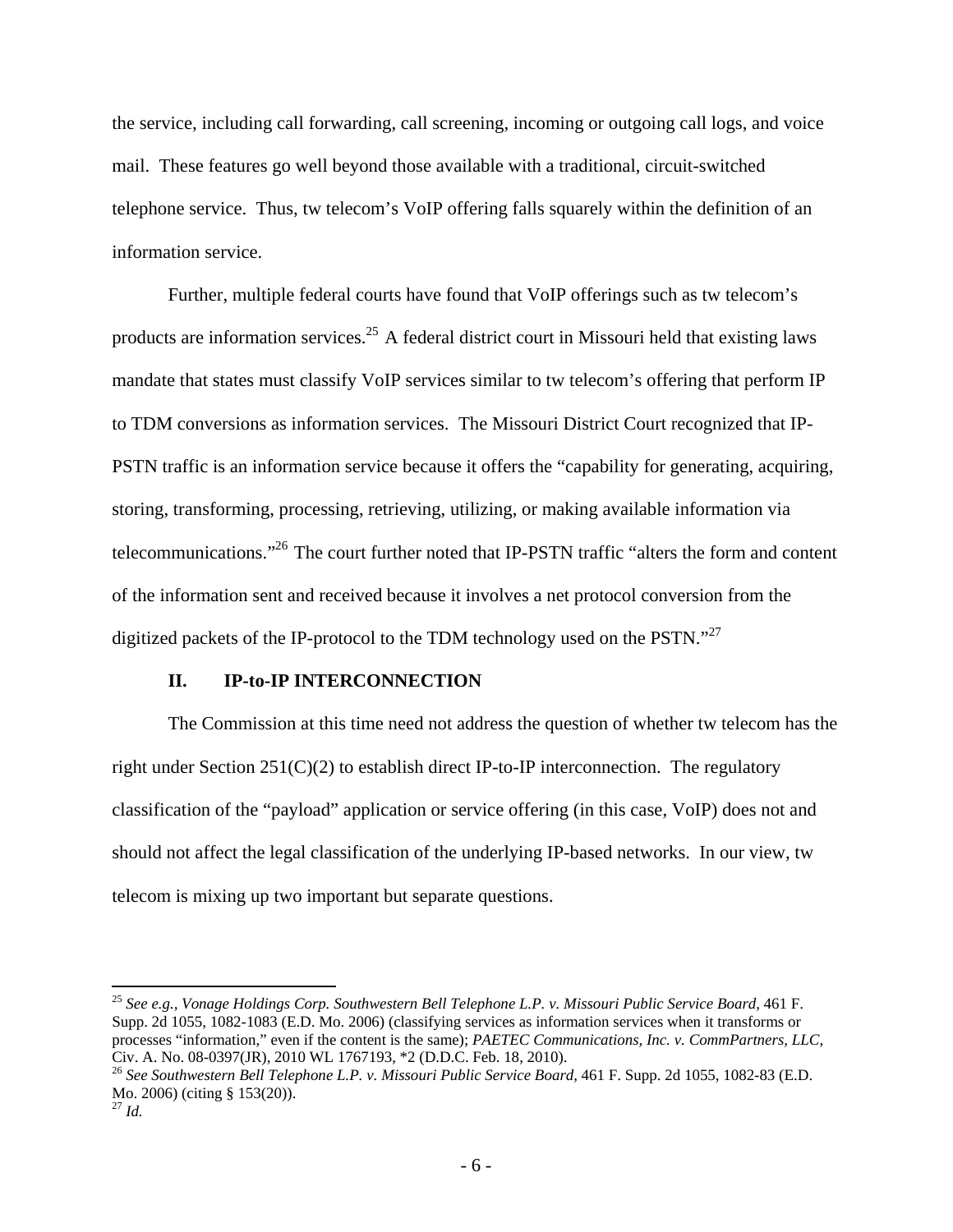That said, the Commission need not reach the IP interconnection question at this juncture. The VON Coalition expects that as broadband networks become more ubiquitous, SIP trunking becomes more prevalent, and inter-carrier compensation reform moves access charges and reciprocal compensation rates closer to zero, ILECs, cable companies, and competitive local exchange carriers, including tw telecom, will have the proper economic incentives to exchange all traffic in IP. At that point, the inefficiencies inherent in the current infrastructure of the public switched telephone network – which rewards transport providers for converting IP traffic to TDM – should have dissipated. The VON Coalition would hope that negotiated commercial arrangements rather than regulatory fiat will provide the framework for the future exchange of IP communications. If actual documented behavior suggests otherwise, the Commission can revisit the issue at that time.